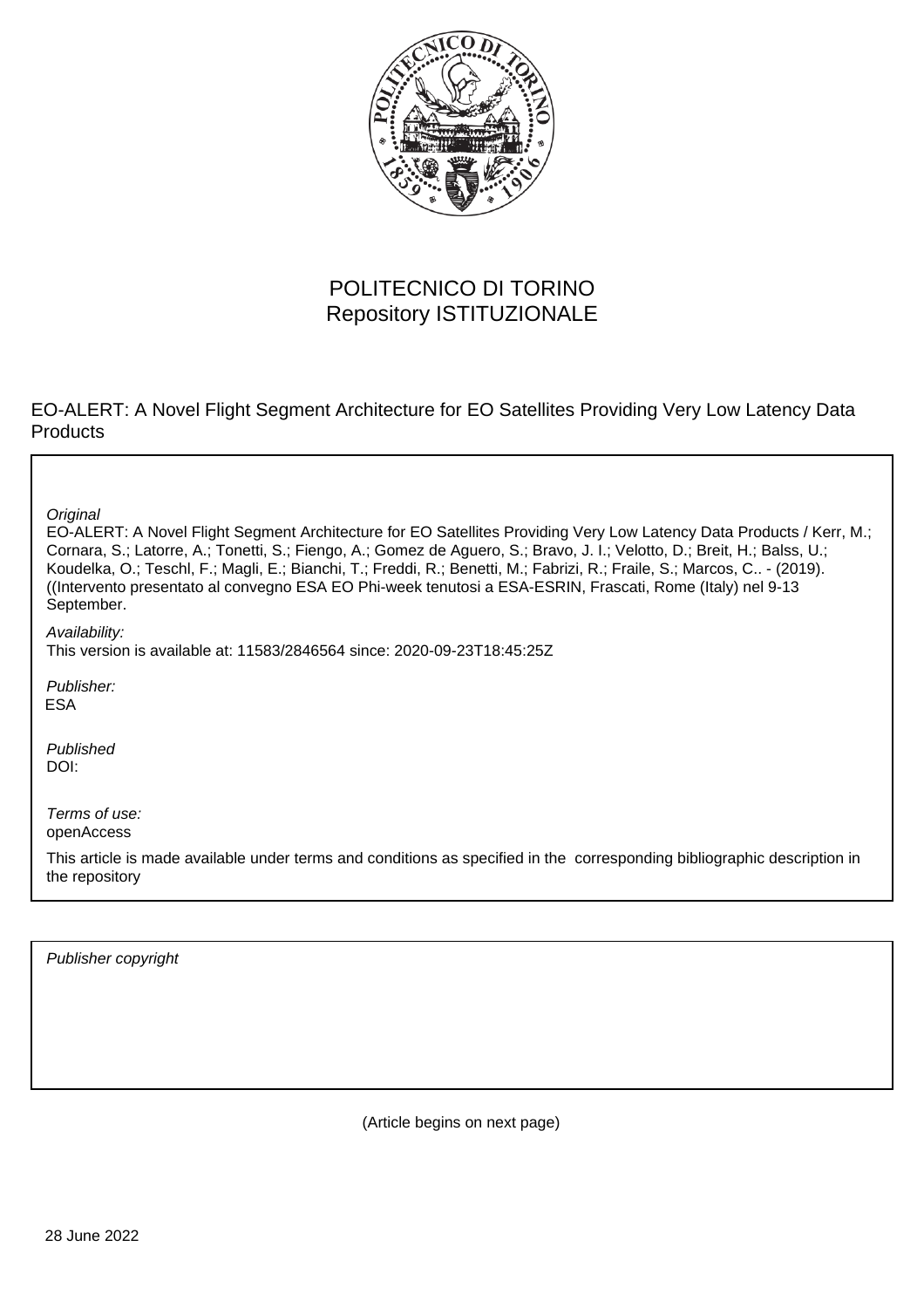## **EO-ALERT: A Novel Flight Segment Architecture for EO Satellites Providing Very Low Latency Data Products**

M. Kerr(1), S. Cornara(1), A. Latorre(1), S. Tonetti(1), A. Fiengo(1), S. Aguero(1), J. I. Bravo(1), D. Velotto(2), M. Eineder(2), S. Jacobsen(2), H. Breit(2), O. Koudelka(3), F. Teschl(3), E. Magli(4), T. Bianchi(4), R. Freddi(5), M. Benetti(5), R. Fabrizi(6), S. Fraile(6), C. Marcos(7)

(1)DEIMOS Space S.L.U., Tres Cantos – Madrid, Spain

(2)Deutsches Zentrum für Luft- und Raumfahrt e.V., Germany

(3)Technische Universität Graz, Graz, Austria

(4)Politecnico di Torino, Turin, Italy

(5)OHB Italia Spa, Milan, Italy

(6)Deimos Imaging S.L.U., Spain

(7)Agencia Estatal de Meteorología, Spain

EO-ALERT is an EC H2020 project that proposes the definition and development of the next-generation EO data processing chain, based on a novel flight segment architecture that moves optimised key EO data processing elements from the ground segment to on-board the satellite, with the aim of delivering the EO product to the End User with very low latency (quasi-real-time).

EO-ALERT aims to provide the technological building blocks for this next-generation EO data processing chain, with a view to future autonomous EO satellites. The EO-ALERT satellite concept is based on the establishment of an on-board data handling and processing capability, that enables the generation of EO products on-board the satellite and their direct transfer to the End User. This overcomes the typical bottleneck problem with the raw data transfer to ground in the classical EO data chain, avoids the transfer of EO data that is not of value, and allows for the provision of EO data with very low latency; EO-ALERT targets the provision of EO products from observations, made globally, to the ground and End User, within 5 minutes.

In this manner, the EO-ALERT concept proposes a new breakdown of functions between the flight and ground segments, where the ground segment is apportioned the task of managing the mission and its objectives, while data processing is moved partially or totally onboard the satellite, with the processed data and EO products transferred to ground, directly to the End User.

The EO-ALERT satellite concept particularly supports those EO scenarios and mission concepts that are enabled or enhanced by the provision of EO products with very low latency. While such mission concepts are becoming ever more common in order to meet more demanding End User needs, in the EO-ALERT project, two such scenarios are considered in detail, being maritime surveillance and extreme weather monitoring.

The EO-ALERT project considers the challenge of providing very low latency EO products considering operational scenarios and requirements, through the incorporation of End Users in the scenarios definition and the system requirements. While the technological building blocks of EO-ALERT are generic, the EO-ALERT developments are made for two VHR missions, in the DEIMOS-2 VHR optical satellite and the TerraSAR-X VHR SAR satellite. These two satellite missions are used in the project for verification of the technologies and the overall data chain using real VHR satellite data. The two satellites are also used as experimental validation cases, to demonstrate the effectiveness of the EO-ALERT concept in real EO scenarios.

This paper provides an overview of the results achieved by the EO-ALERT project (http://eo-alerth2020.eu/). The paper presents the proposed architecture, its performance, the hardware employed and the technologies developed, for both the two different user scenarios; ship detection (maritime surveillance) and extreme weather observation/nowcasting.